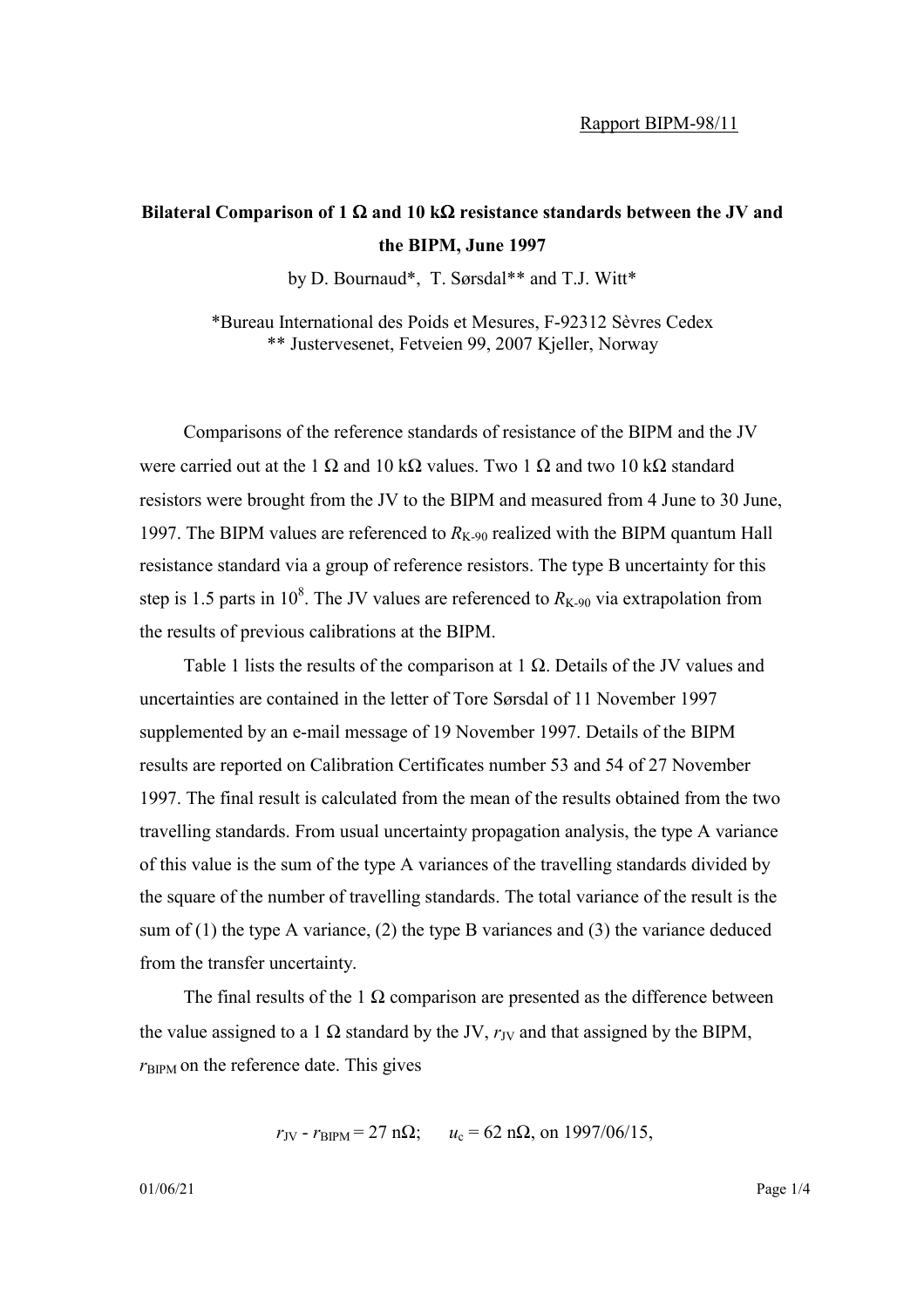where  $u_c$  is the combined type A and type B standard (1- $\sigma$ ) uncertainty from both laboratories.

Table 2 lists the results of the comparison at 10 k $\Omega$ . Details of the JV values and uncertainties are contained in the letter of Tore Sørsdal of 11 November 1997 supplemented by an e-mail message of 19 November 1997. Details of the BIPM results are reported on Calibration Certificates number 55 and 56 of 27 November 1997. The final result is calculated from the mean of the results obtained from the two travelling standards. From usual uncertainty propagation analysis, the type A variance of this value is the sum of the type A variances of the travelling standards divided by the square of the number of travelling standards. The total variance of the result is the sum of (1) the type A variance, (2) the type B variances and (3) the variance deduced from the transfer uncertainty.

The final results of the 10 k $\Omega$  comparison are presented as the difference between the value assigned to a 10 kΩ standard by the JV,  $R_{\text{JV}}$  and that assigned by the BIPM,  $R_{\text{BIPM}}$  on the reference date. This gives

 $R_{\text{JV}}$  -  $R_{\text{BIPM}}$  = 120  $\mu\Omega$ ;  $u_c$  = 670  $\mu\Omega$ , on 1997/06/16,

where  $u_c$  is the combined type A and type B standard (1- $\sigma$ ) uncertainty from both laboratories.

The results of these comparisons are excellent. Previous experience leads us to expect transfer uncertainties of the order of 5 parts in  $10^8$  for these types of standard resistors.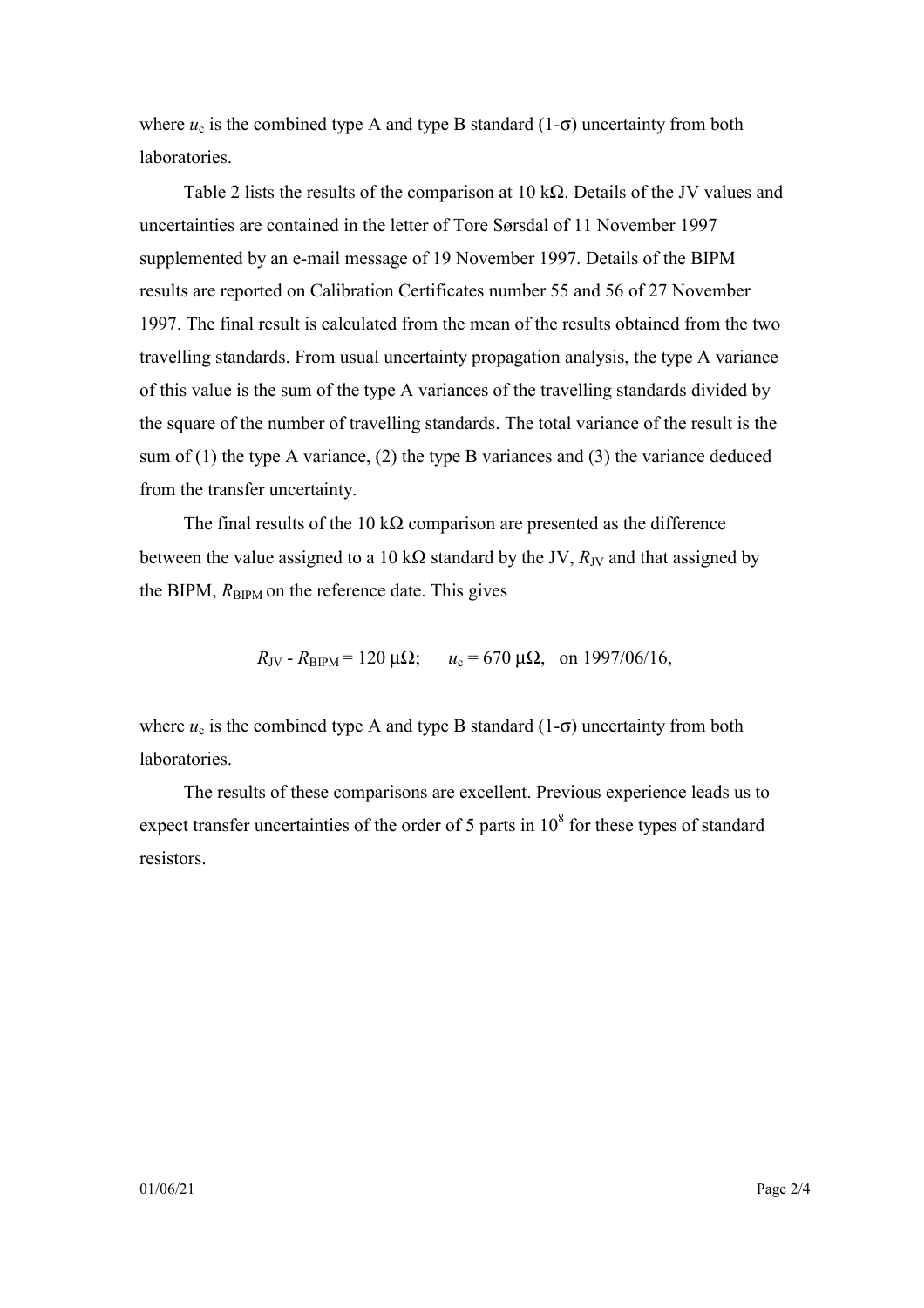|                                                        | 1870737       | 64179         |                            |
|--------------------------------------------------------|---------------|---------------|----------------------------|
| Mean date (yy/mm/dd)                                   | 97/6/15       | 97/6/15       |                            |
| JV value, $R_{\rm{JV}}$ / $\Omega$                     | 0.999 992 139 | 0.999 998 813 |                            |
| JV relative uncorrelated unc.                          | 3.7           | 3.0           | $\boldsymbol{p}$           |
| $(AB) \times 10^8$                                     |               |               |                            |
| JV relative correlated unc.                            | 5.2           | 5.2           | q                          |
| $(B) \times 10^8$                                      |               |               |                            |
| JV relative unc. $(A&B) \times 10^8$                   | 6.4           | 6.0           | $\boldsymbol{S}$           |
|                                                        |               |               |                            |
| BI value, $R_{\text{BI}} / \Omega$                     | 0.999 992 099 | 0.999 998 798 |                            |
| BI relative unc. (A) $\times$ 10 <sup>8</sup>          | 0.04          | 0.08          | $\boldsymbol{t}$           |
| BI relative unc. $(B) \times 10^8$                     | 1.5           | 1.5           | $\mathcal{V}$              |
| BI relative unc. $(A&B) \times 10^8$                   | 1.5           | 1.5           |                            |
|                                                        |               |               |                            |
| $[(R_{\text{JV}} - R_{\text{BI}})/R] \times 10^8$      | 4.0           | 1.5           |                            |
| Mean $[(R_{\text{JV}} - R_{\text{BI}})/R] \times 10^8$ | 2.7           |               |                            |
| Rel. unc. of transfer $\times$ 10 <sup>8</sup>         | 1.77          |               | $\boldsymbol{\mathcal{X}}$ |
|                                                        |               |               |                            |
| Total unc. of comparison                               | 6.2           |               | See note a.                |
| $\times 10^8$                                          |               |               |                            |

Table 1. Results of the comparison at 1  $\Omega$ .

Note a. The total uncertainty of the comparison is calculated from

$$
u_c = \sqrt{x^2 + q^2 + \left(\frac{(p^2_{37} + p^2_{79})}{2^2}\right) + v^2 + \left(\frac{(t^2_{37} + t^2_{79})}{2^2}\right)}
$$

This assumes correlation between the type B components of the JV uncertainty component due to the extrapolation of previous calibration results to the measurement mean date.